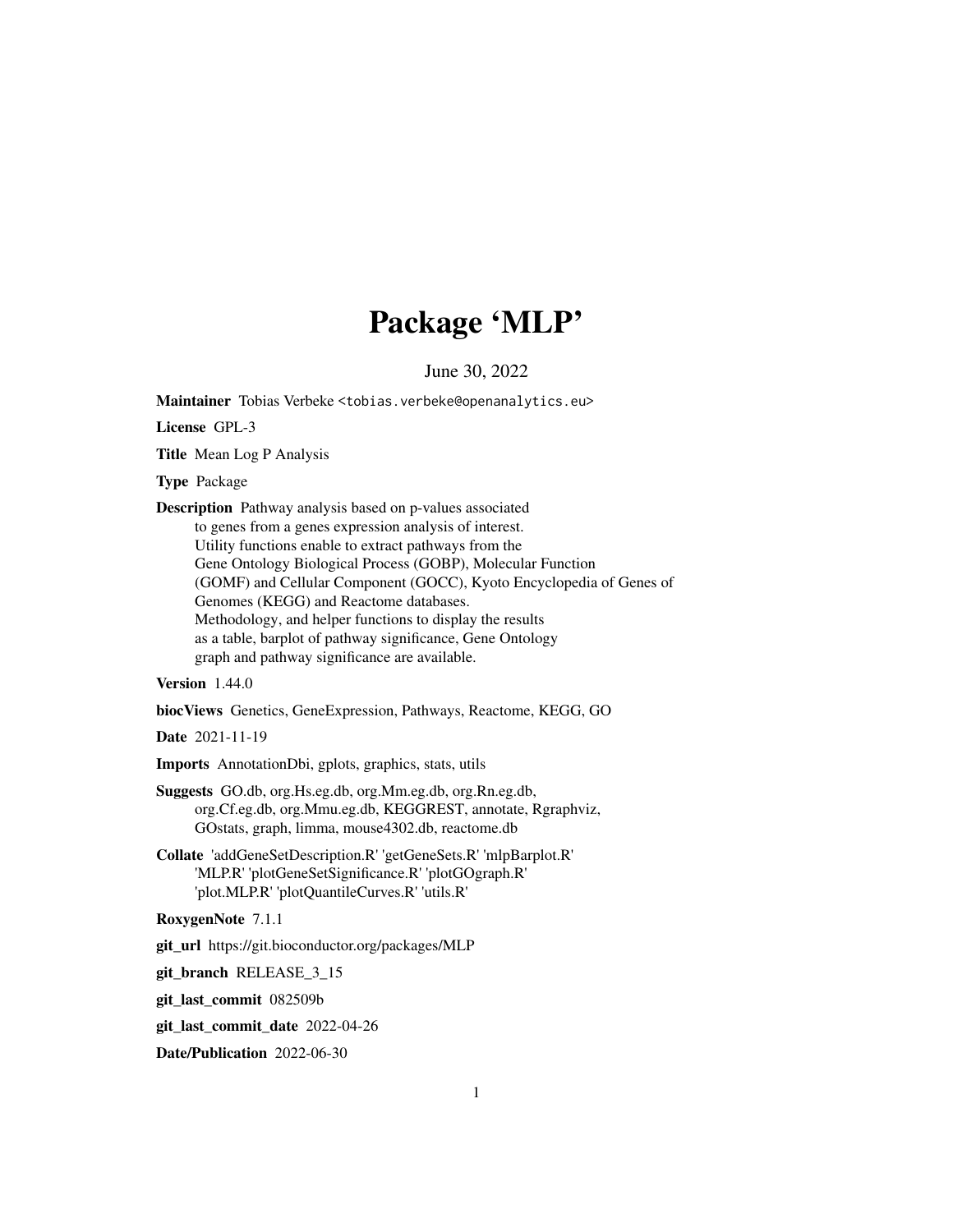<span id="page-1-0"></span>Author Nandini Raghavan [aut], Tobias Verbeke [aut], An De Bondt [aut], Javier Cabrera [ctb], Dhammika Amaratunga [ctb], Tine Casneuf [ctb], Willem Ligtenberg [ctb], Laure Cougnaud [cre], Katarzyna Gorczak [ctb]

# R topics documented:

| Index |  |
|-------|--|

addGeneSetDescription *Utility function which adds the biological description of the gene sets as a column to the return value of the MLP function (data frame)*

# Description

Utility function which adds the biological description of the gene sets as a column to the return value of the MLP function (data frame)

# Usage

```
addGeneSetDescription(object, geneSetSource = NULL)
```
### Arguments

| object        | object of class 'MLP' as produced by the 'MLP' function                                                                                                                                                                                                                                                                                                                                                                                                                                                                                                                                                                     |
|---------------|-----------------------------------------------------------------------------------------------------------------------------------------------------------------------------------------------------------------------------------------------------------------------------------------------------------------------------------------------------------------------------------------------------------------------------------------------------------------------------------------------------------------------------------------------------------------------------------------------------------------------------|
| geneSetSource | source to be used to construct the list of pathway categories; for public data<br>sources, the user can specify a string (one of 'GOBP', 'GOMF', 'GOCC', 'KEGG'<br>or 'REACTOME') and BioC packages will be used to construct the list of path-<br>way categories; for non-public data sources, the user can pass the pathway<br>data as a dataframe with (at least) the following four columns: PATHWAYID,<br>TAXID, PATHWAYNAME and GENEID. It is assumed all columns are of type<br>character. The 'geneSetSource' argument should be the same as the argument<br>provided to the getGeneSets function; defaults to NULL |
|               |                                                                                                                                                                                                                                                                                                                                                                                                                                                                                                                                                                                                                             |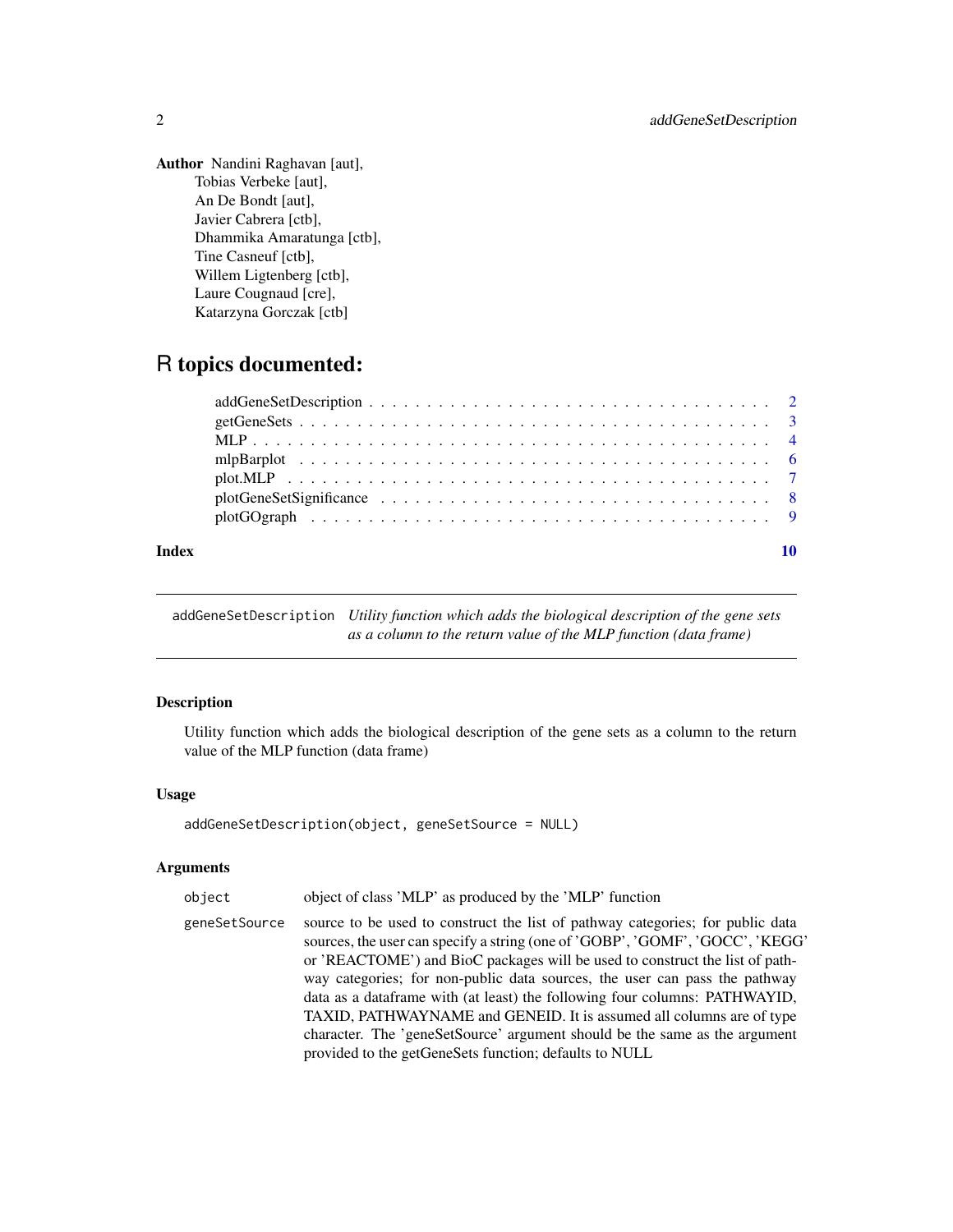# <span id="page-2-0"></span>getGeneSets 3

# Value

the data frame as returned by MLP enriched with an additional column geneSetDescription, providing a concise description of the gene set

#### See Also

[MLP](#page-3-1)

# Examples

```
if (require(GO.db)){
 pathExamplePValues <- system.file("exampleFiles", "examplePValues.rda", package = "MLP")
 load(pathExamplePValues)
geneSet <- getGeneSets(species = "Mouse", geneSetSource = "GOBP", entrezIdentifiers = names(examplePValues))
 mlpResult <- MLP(geneSet = geneSet, geneStatistic = examplePValues, addGeneSetDescription = FALSE)
 head(mlpResult)
 mlpResultsWithGSDescr <- addGeneSetDescription(object = mlpResult, geneSetSource = "GOBP")
 head(mlpResultsWithGSDescr)
}
```
#### <span id="page-2-1"></span>getGeneSets *Prepare Pathway Data for the MLP Function*

#### Description

The return value of the getGeneSets function has as primary use to serve as geneSet argument for the MLP function

#### Usage

```
getGeneSets(species = "Mouse", geneSetSource = NULL, entrezIdentifiers)
```
#### **Arguments**

| species           | character vector of length one indicating the species, one of 'Mouse', 'Human',<br>'Rat', 'Dog' or 'Rhesus'; defaults to 'Mouse'.                                                                                                                                                                                                                                                                                                                                                                 |
|-------------------|---------------------------------------------------------------------------------------------------------------------------------------------------------------------------------------------------------------------------------------------------------------------------------------------------------------------------------------------------------------------------------------------------------------------------------------------------------------------------------------------------|
| geneSetSource     | source to be used to construct the list of pathway categories; for public data<br>sources, the user can specify a string (one of 'GOBP', 'GOMF', 'GOCC', 'KEGG'<br>or 'REACTOME') and BioC packages will be used to construct the list of path-<br>way categories; for non-public data sources, the user can pass the pathway<br>data as a dataframe with (at least) the following four columns: PATHWAYID,<br>TAXID, PATHWAYNAME and GENEID. It is assumed all columns are of type<br>character. |
| entrezIdentifiers |                                                                                                                                                                                                                                                                                                                                                                                                                                                                                                   |

Entrez Gene identifiers used to subset the relevant gene set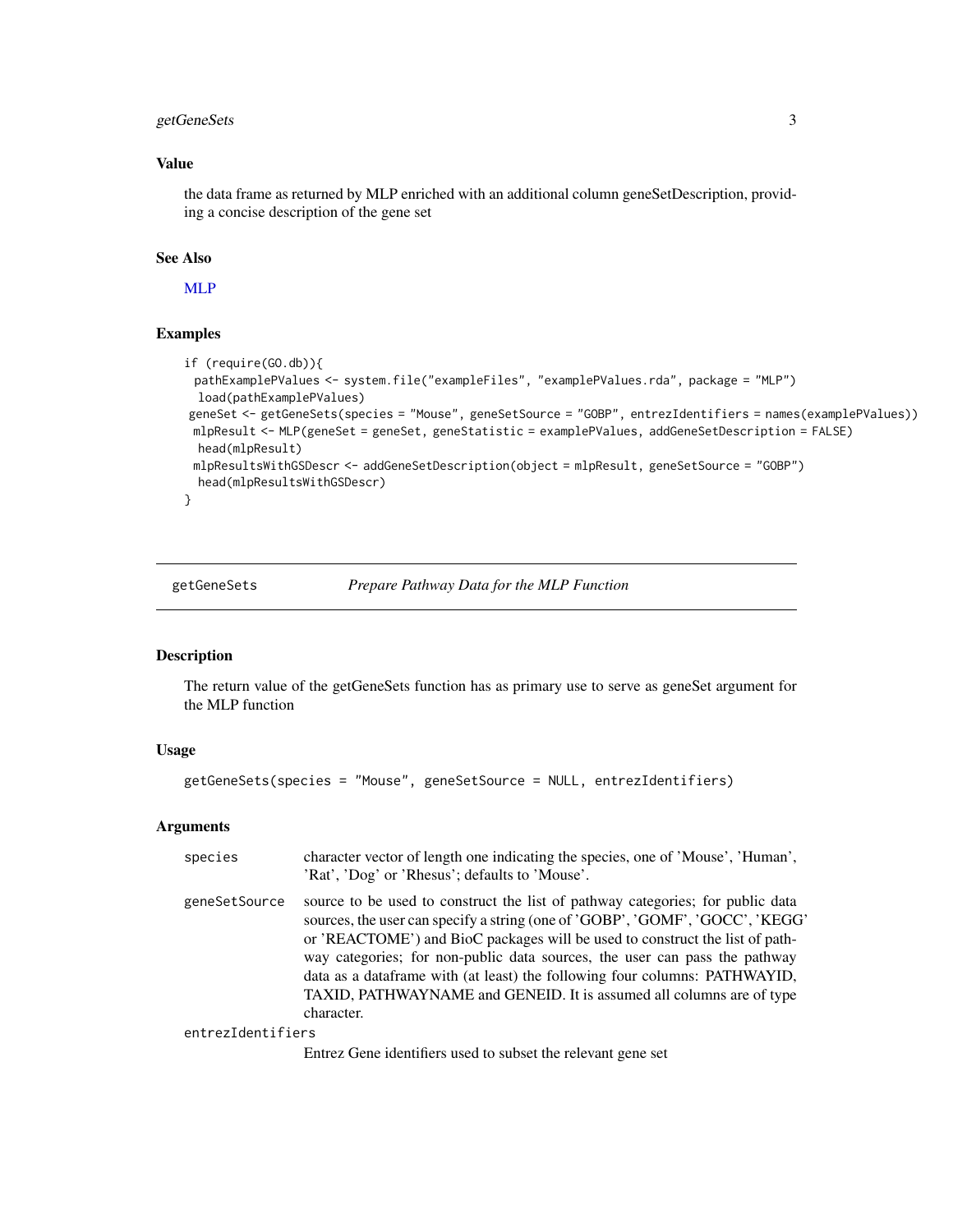#### <span id="page-3-0"></span>Value

object of class geneSetMLP which is essentially a named list of pathway categories. Each list component is named with the pathway ID and contains a vector of Entrez Gene identifiers related to that particular pathway.

The object contains additionally the attributes:

- 'species' and 'geneSetSource': species and geneSetSource (as provided as input)
- 'descriptions': named character vector with pathway descriptions. The vector is named with the pathway ID.

#### Examples

```
if (require(GO.db) && require(org.Mm.eg.db)){
 pathExamplePValues <- system.file("exampleFiles", "examplePValues.rda", package = "MLP")
 load(pathExamplePValues)
 geneSet <- getGeneSets(species = "Mouse", geneSetSource = "GOBP", entrezIdentifiers = names(examplePValues)[seq_
geneSet <- getGeneSets(species = "Mouse", geneSetSource = "KEGG", entrezIdentifiers = names(examplePValues)[seq_1
}
```
<span id="page-3-1"></span>MLP *This function calculates p-values for each gene set based on row permutations of the gene p values or column permutations of the expression matrix; the p values can be obtained either as individual gene set p values or p values based on smoothing across gene sets of similar size.*

#### Description

This function calculates p-values for each gene set based on row permutations of the gene p values or column permutations of the expression matrix; the p values can be obtained either as individual gene set p values or p values based on smoothing across gene sets of similar size.

#### Usage

```
MLP(
  geneSet,
  geneStatistic,
 minGenes = 5,
  maxGenes = 100,
  rowPermutations = TRUE,
  nPermutations = 100,
  smoothPValues = TRUE,
  probabilityVector = c(0.5, 0.9, 0.95, 0.99, 0.999, 0.9999, 0.99999),
 df = 9,
  addGeneSetDescription = TRUE
)
```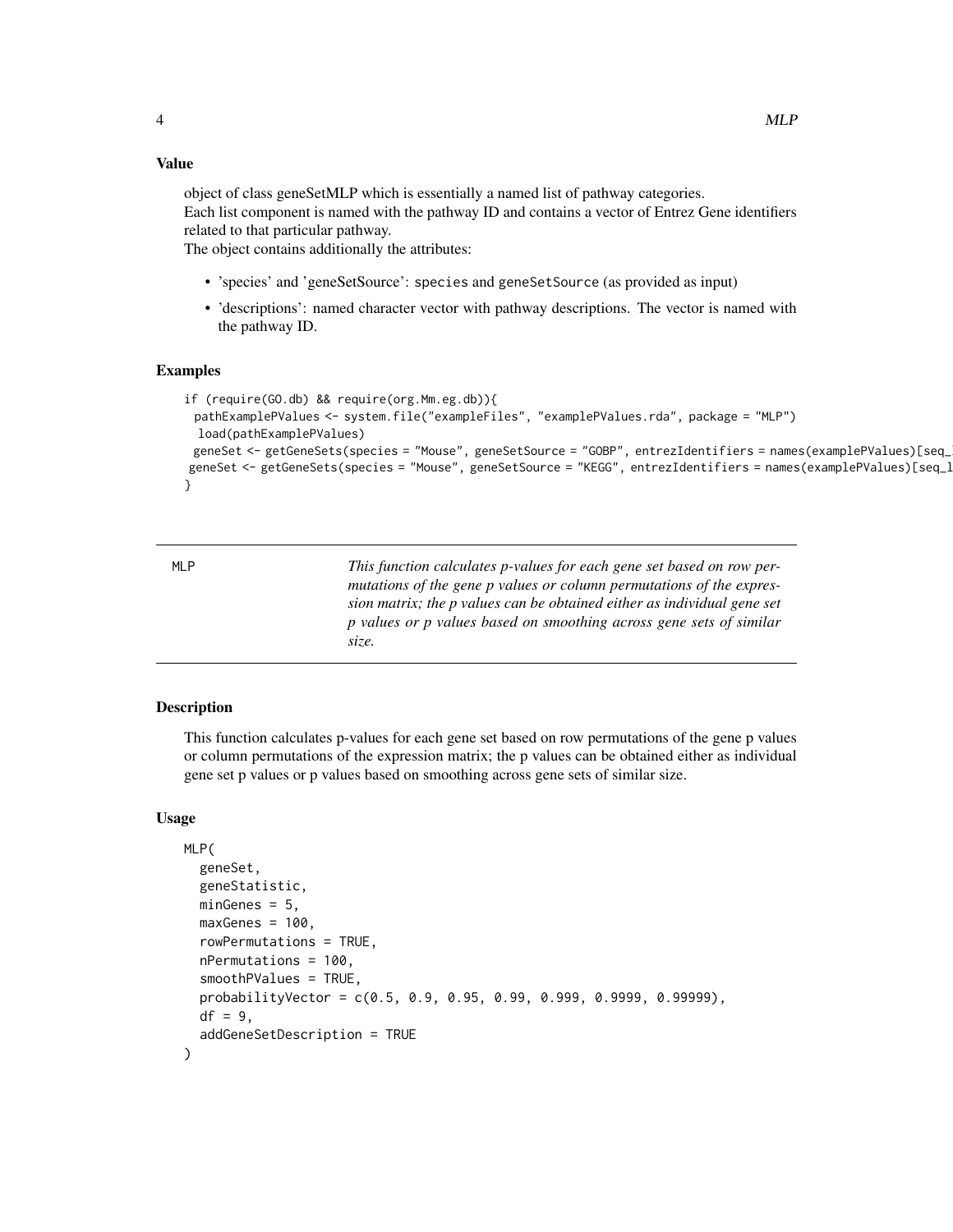#### <span id="page-4-0"></span> $MLP$  5

# Arguments

| geneSet               | is the input list of gene sets (components) and gene IDs (character vectors).<br>A gene set can, for example, be a GO category with for each category Entrez<br>Gene identifiers; The getGeneSets function can be used to construct the geneSet<br>argument for different pathway sources. |
|-----------------------|--------------------------------------------------------------------------------------------------------------------------------------------------------------------------------------------------------------------------------------------------------------------------------------------|
| geneStatistic         | is either a named numeric vector (if rowPermutations is TRUE) or a numeric<br>matrix of pvalues (if rowPermutations is FALSE). The names of the numeric<br>vector or row names of the matrix should represent the gene IDs.                                                                |
| minGenes              | minimum number of genes in a gene set for it to be considered (lower threshold<br>for gene set size)                                                                                                                                                                                       |
| maxGenes              | maximum number of genes in a gene set for it to be considered (upper threshold<br>for gene set size)                                                                                                                                                                                       |
| rowPermutations       |                                                                                                                                                                                                                                                                                            |
|                       | logical indicating whether to use row permutations (TRUE; default) or column<br>permutations (FALSE)                                                                                                                                                                                       |
| nPermutations         | is the number of simulations. By default 100 permutations are conducted.                                                                                                                                                                                                                   |
| smoothPValues         | logical indicating whether one wants to calculate smoothed cut-off thresholds<br>(TRUE; default) or not (FALSE).                                                                                                                                                                           |
| probabilityVector     |                                                                                                                                                                                                                                                                                            |
|                       | vector of quantiles at which p values for each gene set are desired                                                                                                                                                                                                                        |
| df                    | degrees of freedom for the smooth.spline function used in getSmoothedPValues                                                                                                                                                                                                               |
| addGeneSetDescription |                                                                                                                                                                                                                                                                                            |
|                       | logical indicating whether a column with the gene set description be added to<br>the output data frame; defaults to TRUE.                                                                                                                                                                  |

# Value

data frame with four (or five) columns: totalGeneSetSize, testedGeneSetSize, geneSetStatistic and geneSetPValue and (if addDescription is set to TRUE) geneSetDescription; the rows of the data frame are ordered by ascending geneSetPValue.

### References

Raghavan, Nandini et al. (2007). The high-level similarity of some disparate gene expression measures, Bioinformatics, 23, 22, 3032-3038.

```
if (require(GO.db)){
 pathExampleGeneSet <- system.file("exampleFiles", "exampleGeneSet.rda", package = "MLP")
 pathExamplePValues <- system.file("exampleFiles", "examplePValues.rda", package = "MLP")
 load(pathExampleGeneSet)
 load(pathExamplePValues)
 head(examplePValues)
 head(exampleGeneSet)
 mlpResult <- MLP(geneSet = exampleGeneSet, geneStatistic = examplePValues)
 head(mlpResult)
}
```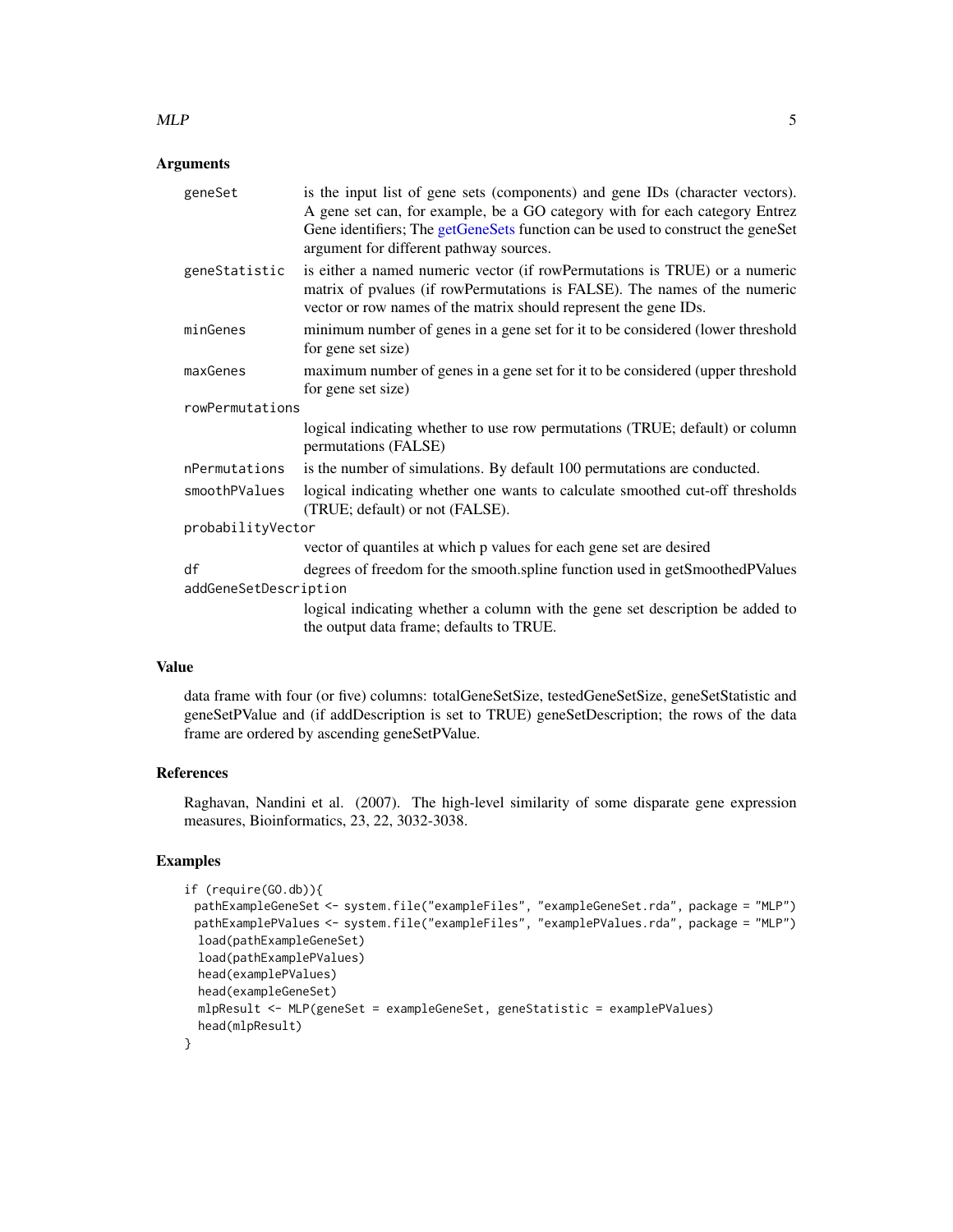<span id="page-5-0"></span>

# Description

Draw a Barplot for MLP Results

# Usage

```
mlpBarplot(
  object,
  nRow = 20,
  barColors = NULL,
  main = NULL,
  ylab = "",
  cex = 1\mathcal{L}
```
# Arguments

| object    | object of class MLP                                                                                                                                                                                                                                                                                                                                                                    |
|-----------|----------------------------------------------------------------------------------------------------------------------------------------------------------------------------------------------------------------------------------------------------------------------------------------------------------------------------------------------------------------------------------------|
| nRow      | number of rows of the MLP data frame to depict in the barplot; defaults to 20.                                                                                                                                                                                                                                                                                                         |
| barColors | vector of colors to use for the bars of the barplot; defaults to NULL; if NULL,<br>three gray shades are used reflecting the proportion of tested genes of a gene set<br>versus the total number of genes in a geneset. If the proportion exceeds 75%,<br>the darkest shade is used; between 50 and $75\%$ a moderately dark shade is used;<br>below 50% a lighter gray shade is used. |
| main      | main title; if NULL (default) "Effect of the treatment on <genesetsource> gene<br/>sets" will be used</genesetsource>                                                                                                                                                                                                                                                                  |
| ylab      | string with label for the y-axis                                                                                                                                                                                                                                                                                                                                                       |
| cex       | numeric, cex used in par                                                                                                                                                                                                                                                                                                                                                               |

# Value

the midpoints of all the bars are returned invisibly (using the conventions of barplot); an MLPspecific barplot is drawn to the current device;

# See Also

barplot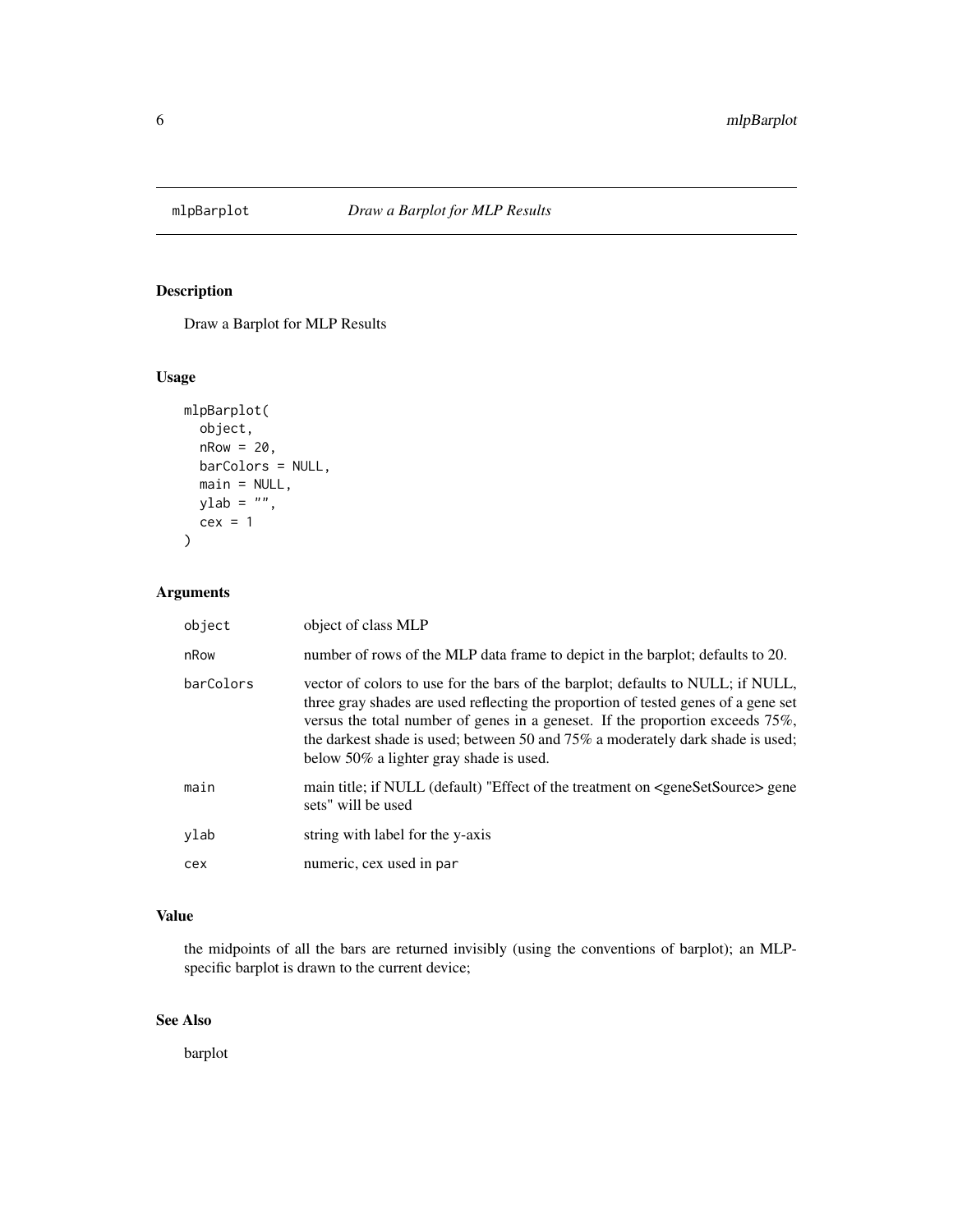#### <span id="page-6-0"></span>plot.MLP  $\qquad \qquad \qquad$  7

#### Examples

```
pathExampleMLPResult <- system.file("exampleFiles", "exampleMLPResult.rda", package = "MLP")
load(pathExampleMLPResult)
dev.new(width = 10, height = 10)
op <- par(mar = c(30, 10, 6, 2))
mlpBarplot(exampleMLPResult)
par(op)
```
plot.MLP *Plot the Results of an MLP Run*

# Description

Plot the Results of an MLP Run

#### Usage

```
## S3 method for class 'MLP'
plot(x, y = NULL, type = c("barplot", "GOgraph", "quantileCurves"), ...)
```
#### Arguments

| x        | object of class 'MLP'                                                    |
|----------|--------------------------------------------------------------------------|
| y        | argument added to comply with generic; not used, defaults to NULL        |
| type     | character of length one; one of 'barplot', 'GOgraph' or 'quantileCurves' |
| $\cdots$ | further arguments for the plot functions for each type                   |

#### Value

for type = "barplot", the midpoints of the barplot

```
pathExampleMLPResult <- system.file("exampleFiles", "exampleMLPResult.rda", package = "MLP")
load(pathExampleMLPResult)
dev.new(width = 10, height = 10)
op <- par(mar = c(30, 10, 6, 2))
plot(exampleMLPResult, type = "barplot")
par(op)
plot(exampleMLPResult, type = "quantileCurves")
if (require(GO.db) && require(Rgraphviz)){
  plot(exampleMLPResult, type = "GOgraph")
}
```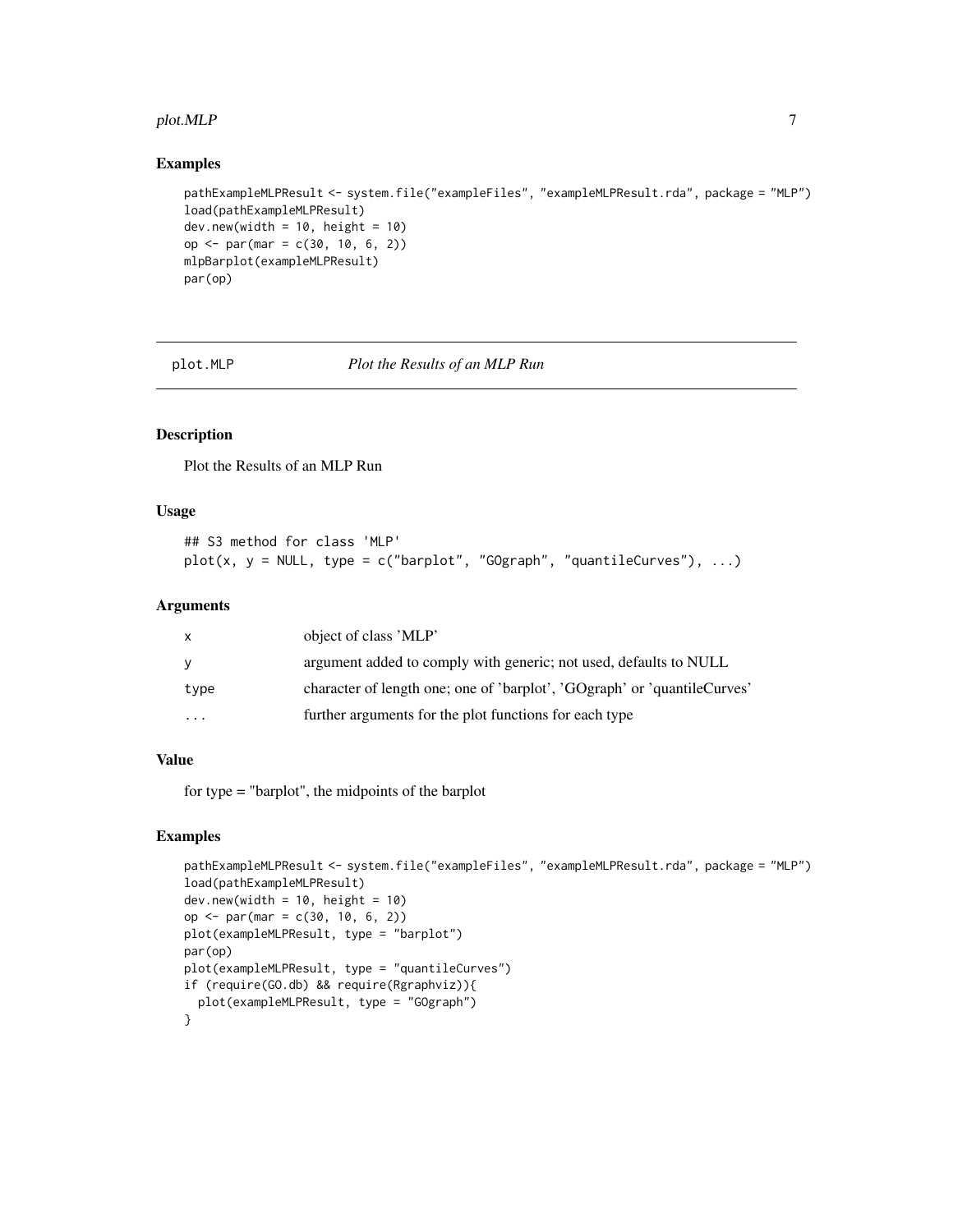```
plotGeneSetSignificance
```
*Plot the Significance for the Genes of a Given Gene Set*

# Description

Plot the Significance for the Genes of a Given Gene Set

# Usage

```
plotGeneSetSignificance(
  geneSet,
  geneSetIdentifier,
  geneStatistic,
  annotationPackage,
  barColors = NULL,
  descriptionInMainTitle = TRUE
)
```
# Arguments

| geneSet                | object of class 'geneSetMLP' as produced by function getGeneSets                                                                                                                                                                                        |  |
|------------------------|---------------------------------------------------------------------------------------------------------------------------------------------------------------------------------------------------------------------------------------------------------|--|
| geneSetIdentifier      |                                                                                                                                                                                                                                                         |  |
|                        | identifier of the gene set for which a significance plot should be produced; char-<br>acter of length one                                                                                                                                               |  |
| geneStatistic          | named vector of gene statistics (e.g. p values); the names of the vector are Entrez<br>Gene identifiers                                                                                                                                                 |  |
| annotationPackage      |                                                                                                                                                                                                                                                         |  |
|                        | name of the annotation package to be used (without .db extension); character of<br>length one                                                                                                                                                           |  |
| barColors              | named vector of colors to use for the bars of the barplot; the names of the vector<br>are Entrez Gene identifiers and the vector should be of length equal to the length<br>of the geneStatistic vector defaults to NULL in which case 'grey50' is used |  |
| descriptionInMainTitle |                                                                                                                                                                                                                                                         |  |
|                        | Boolean whether or not to use the gene set description in the main title of the                                                                                                                                                                         |  |
|                        | plot                                                                                                                                                                                                                                                    |  |

#### Value

no return value

```
pathExamplePValues <- system.file("exampleFiles", "examplePValues.rda", package = "MLP")
pathExampleGeneSet <- system.file("exampleFiles", "exampleGeneSet.rda", package = "MLP")
pathExampleMLPResult <- system.file("exampleFiles", "exampleMLPResult.rda", package = "MLP")
```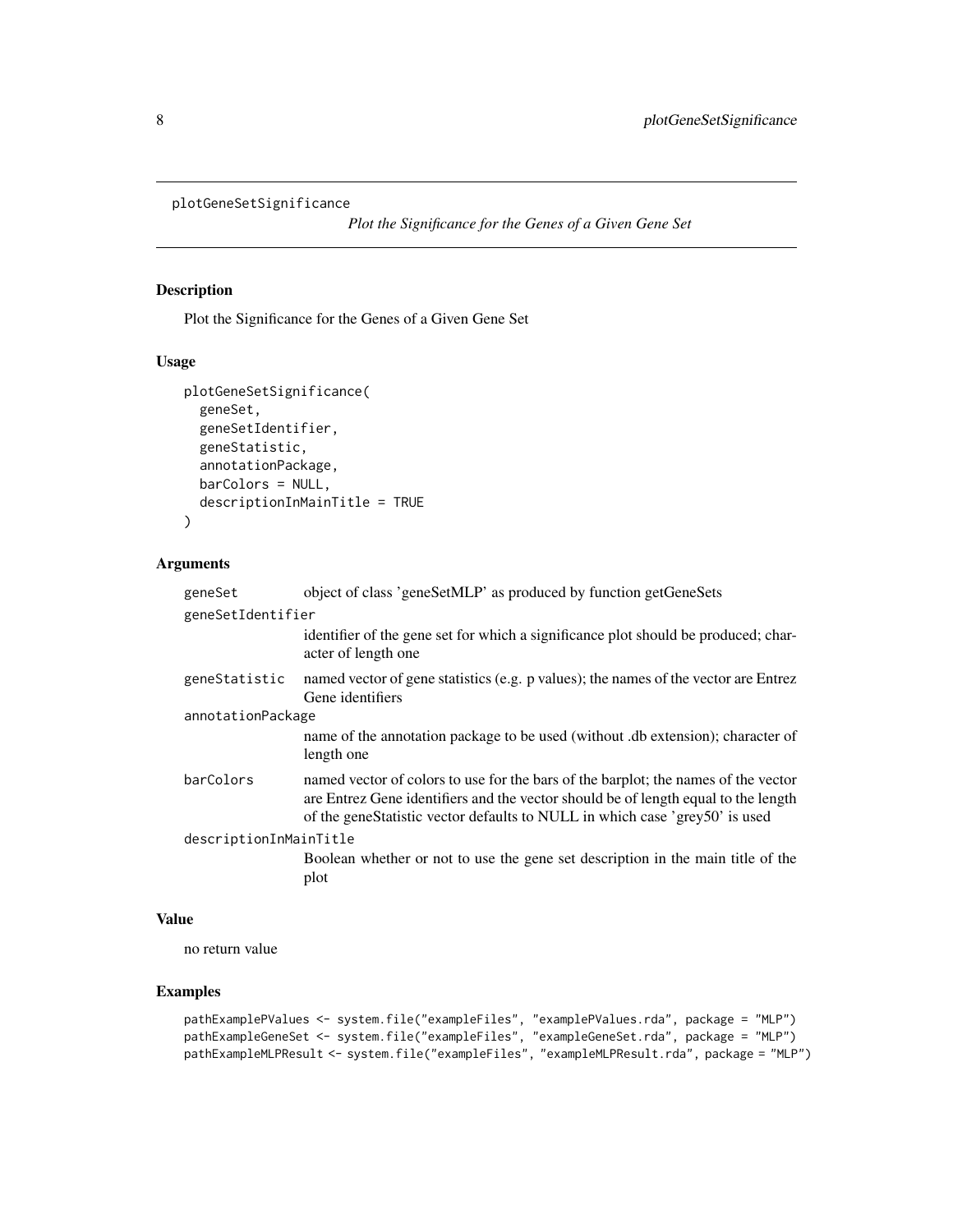# <span id="page-8-0"></span>plotGOgraph 9

```
load(pathExampleGeneSet)
load(pathExamplePValues)
load(pathExampleMLPResult)
# annotationPackage <- if (require(mouse4302mmentrezg.db)) "mouse4302mmentrezg" else "mouse4302"
annotationPackage <- "mouse4302"
geneSetID <- rownames(exampleMLPResult)[1]
dev.new(width = 10, height = 10)
op <- par(mar = c(25, 10, 6, 2))
plotGeneSetSignificance(
    geneSet = exampleGeneSet,
   geneSetIdentifier = geneSetID,
   geneStatistic = examplePValues,
    annotationPackage = annotationPackage
)
par(op)
```
plotGOgraph *Graphical Representation of GO Based MLP Results*

# Description

Graphical Representation of GO Based MLP Results

#### Usage

```
plotGOgraph(object, nRow = 5, main = NULL, nCutDescPath = 30)
```
#### **Arguments**

| object       | object of class MLP (as produced by the MLP function)                                                          |
|--------------|----------------------------------------------------------------------------------------------------------------|
| nRow         | number of GO IDs for which to produce the plot                                                                 |
| main         | main title of the graph; if NULL (default) the main title is set to 'GO graph'                                 |
| nCutDescPath | number of characters at which the pathway description should be cut (inserted<br>in a new line), 30 by default |

#### Value

GO graph is plotted to the current device

```
if (require(GO.db) && require(Rgraphviz)){
 pathExampleMLPResult <- system.file("exampleFiles", "exampleMLPResult.rda", package = "MLP")
 load(pathExampleMLPResult)
 plotGOgraph(exampleMLPResult, main = "GO Graph")
}
```